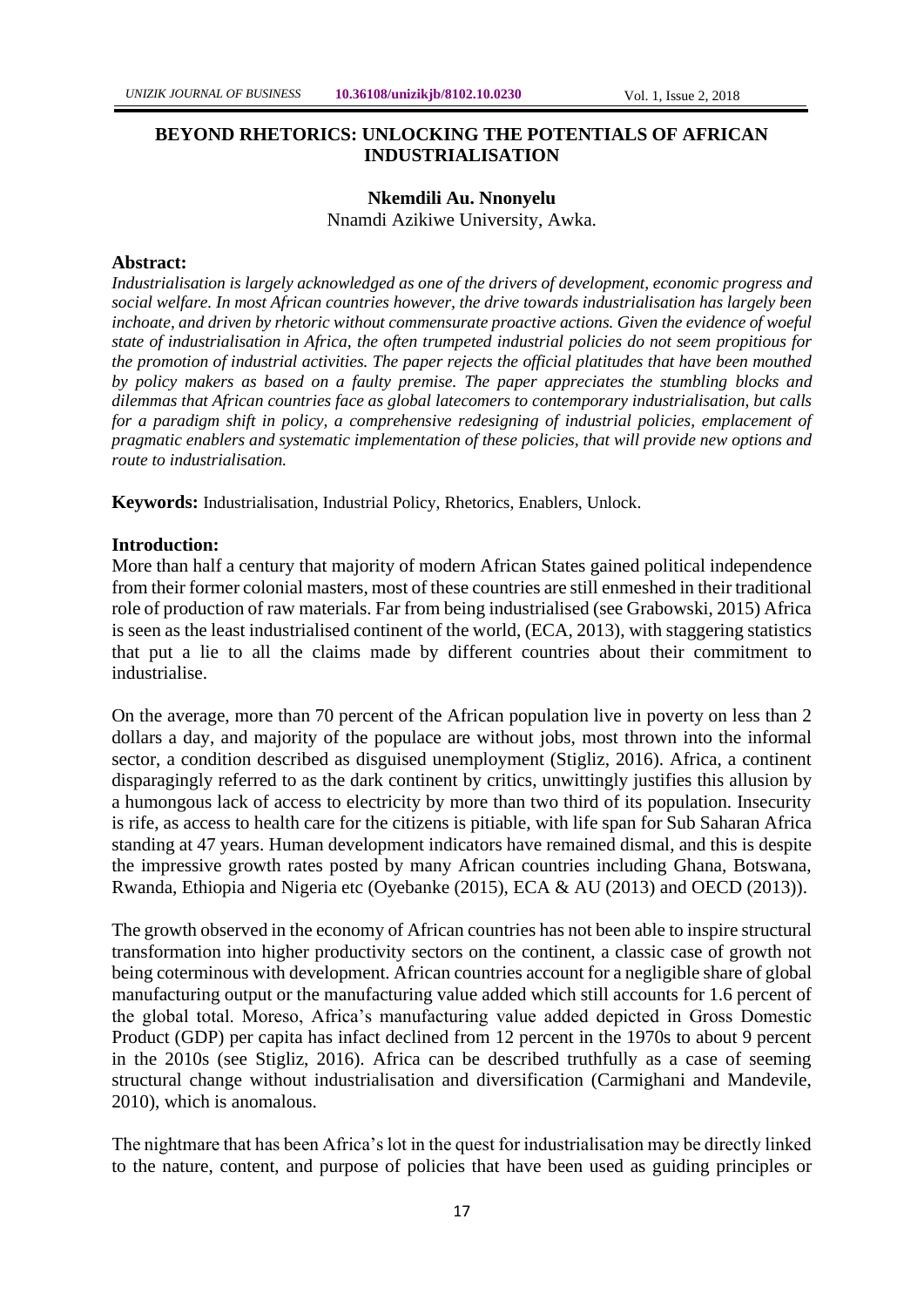barometers for industrialisation, and general lackadaisical attitude to implementation of these policies. Policy refers to a set of instruments and interventions geared towards industrial development (Gumede, 2015, Altenburg, 2011). To Chimoli, Dosi and Stigliz (2009), "industrial policy is broadly seen as the checklist of ideas, innovation, education, trade, sectoral and competitive policies employed by Governments to induce structural change and industrialisation. Industrial policy, therefore refers to the articulation of the totality of the manufacturing process, what is to be manufactured, for whom and by whom and also the body of laws (regulations), in most cases codified, that will guide the entire process. Industrial policy is crucial in delineating the character of industrialisation and its outcome. The importance of industrial policy is seen in the success of industrialised economies. A good industrial policy is the dividing line between countries that have successfully industrialised, and those still trapped in the non-industrial sector. Industrial policy has expanded its goal, and is not merely diversification and increasing the value added in manufacturing but now embraces the increase in productivity within identifiable sectors, and also enhance the free movement of workers from areas of low productive activities like in agriculture and informal services, to high productive activities in modern services and industry (see Hausman, Rodrick and Sabel, 2008). The closure of once thriving industries, the production at less than optimal capacity, the increasing demand for industrial products that are out of stock, or never in existence, the flooding of African market with substandard products, goods and services, produced outside the continent make it compelling that industrial policies that inform the nature of industrialisation be reexamined, and if necessary, have a changed approach to development of the continent. Given the fact that the history of developed societies is the story of industrialization, it is imperative that an appraisal be made of the specific industrial policies that have driven the quest for industrialisation in Africa and why currently, Africa has not been able to exploit its rich resources and unleash its potentials.

What are the constraining factors that have impeded the desire for Africa to industrialise? Is the problem due to inappropriate policies? A school of thought believe that the problem does not lie merely in the industrial policies per se, but in their implementation (see Trade and Industrial Policy Strategies, 2016). The other school of thought that still resonates, looks at the industrial policies that have been promulgated over the years as faulty and unsustainable. More importantly these industrial policies cannot take Africa out of the non-industrialisation trap (Ake, 2001) and calls for an overhaul of these policies to reflect the socio-political cum economic environment of Africa. Industrialisation refers to the production process that employs the use of machines, more than human labour, and emphasises manufacturing as the key or engine of development. It refers broadly to the transformations that societies experience in their transition from an agricultural to an industrial economy. Industrialisation therefore encompasses the process of raising the manufacturing output, or expanding the manufacturing sector (Cimoli et al, 2009). This transition is depicted by the different stages societies go through, and these include:

Stage One: Production of primary goods;

Stage Two: Pervasiveness of industrial activities, and the increasing role of manufacturing sector;

Stage Three: The emergence of developed economy (Malam, Steenkamp, Rossouw, and Viviers, 2014). From the above, it is obvious that Africa is still in its infancy – Stage One. There is nothing however to suggest that societies must go through this unilineal evolutionary process, and that they cannot industrialise without necessarily passing through the aforestated stages. It however needs to be stated that there is a consensus of opinion in the literature that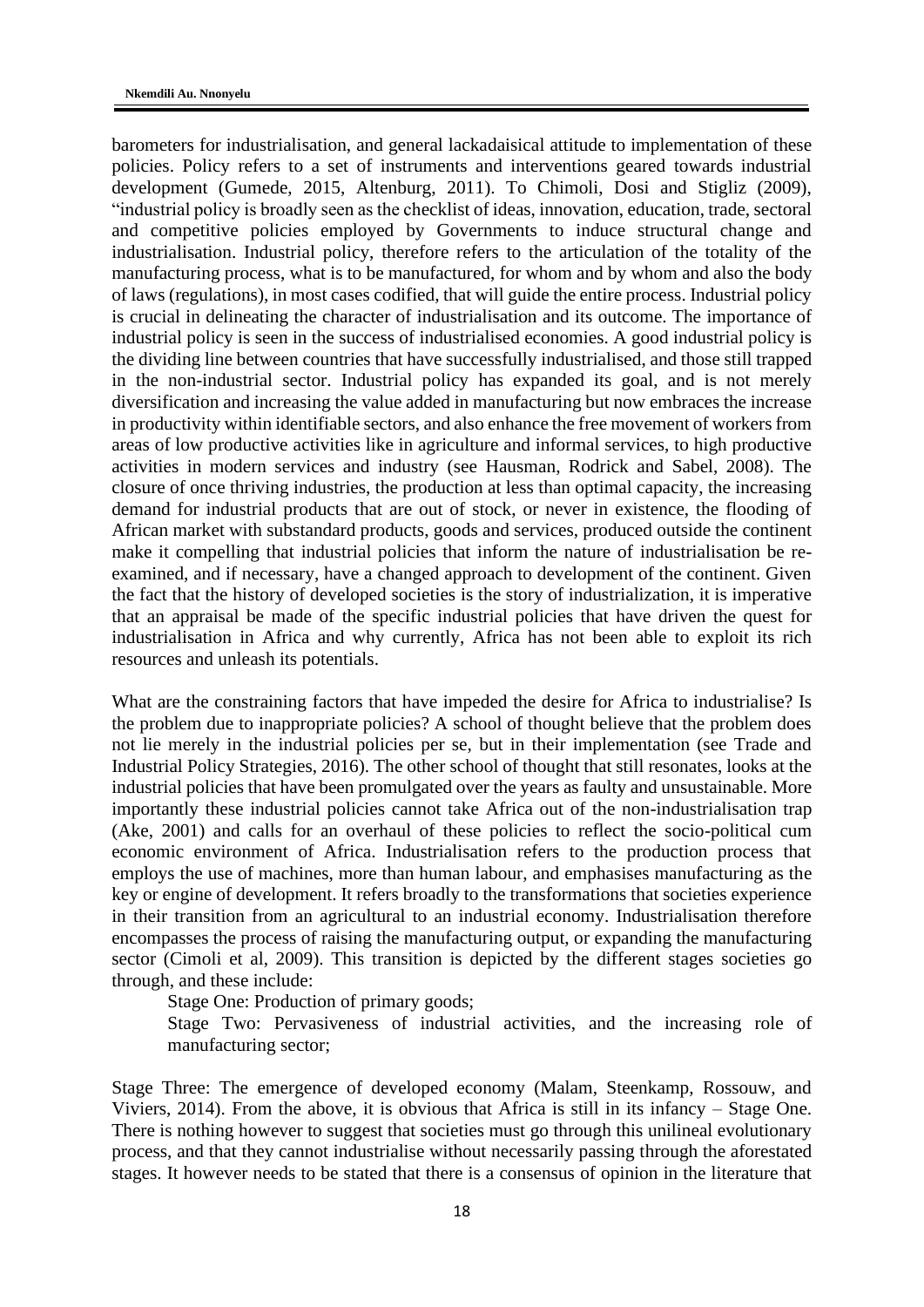industrialisation is essential for sustainable development, a major plank of United Nations Agenda on Sustainable Development Goals. Furthermore, there is an almost unanimous affirmation among scholars in the literature on the importance of industrialisation as the foundation on which all advanced economies have been built on (see De Vries G., Timmer and De Vries K., 2013; Trade & Industrial Policy Strategies (TIPS), 2016; Soludo, Ogbu and Chang, (Eds), (2004). As earlier stated, we reiterate our initial observation that a cursory look at the industrialisation drive in Africa, will highlight the preponderance of industrial policies, but these have not been translated into industrialisation of the continent. Why is this so? To unravel the puzzle, there is a dire need for the interrogation of the different industrial policy options that have been successively applied in Africa. A review of some of these policies cum strategies may suffice.

## **A Review of Industrial Policies in Africa:**

Since independence, Africa has grappled with different industrial policies. At the level of the continental body African Union (AU), or Organisation of African Unity (OAU) as it was then known, African Heads of States and Governments came together in 1980 to promulgate what was commonly known as Lagos Plan of Action. It explicitly stated the pivotal need to see to the realisation of a plan for the industrialisation of Africa, asking African States to give industrialisation a pride of place in their development plans. The Lagos Plan of Action also called for a simultaneous regional cooperation towards the embedding of industrial activities at the regional levels. It anticipated the creation of regional hubs that will midwife and crystallize industrial complexes. Following this in 1991, the leaders of Africa convened again to proclaim the Abuja Treaty which set the target of a harmonized industrial policy that will prepare the ground for Joint Industrial Development at the regional level. This is supported by several working documents released by the Regional Economic Communities in Africa, ECOWAS, SADC COMESA, EAC, to mention but a few (see Bruce, Karaki and Woolfrey, 2018).

In 2008, African Union adopted the African Industrial Development Action (AIDA) Plan, very much like the preceding policies to emphasize the need for an industrialisation policy that will leverage on the economies of scale. The purpose of the policy is two pronged: (a) to highlight a detailed examination of the extant state of industry on the continent delineating the type of industrial policies being pursued, (b) it also specifies other policy recommendations and options for countries in Africa (UNECA, 2011). Following this, the Conference of African Ministers of Industry (CAMI) developed the proposals for an Industrial Development Decade for Africa (IDDA), New Partnership for Africa's Development (NEPAD), the African Productivity Capacity Initiative (APCI) and the Plan of Action for Accelerated Industry Development (UNECA, 2011).

At the Pan Continental level, needless to say, these initiatives did not transform the lack of activities in the industrial sector, as the continent continued to advertise the failures that pockmark industrial development leading to the contention that best industrial policy options however need to be relatively country specific. Attempts were made to develop policies that will capture the regional diversities and peculiarities. In all the summits organised by the regional bodies, one common thread is the emplacement of the industrialisation agenda on the front burner of regional discourse. The upsurge in the rhetoric of policy makers in Africa has led to the promulgation at the regional level, a reincarnation of what is in existence at the national levels, of medium and long term industrial development policies. These include: the East African Community (EAC) Industrialisation policy 2012 – 2032, approved in 2011. There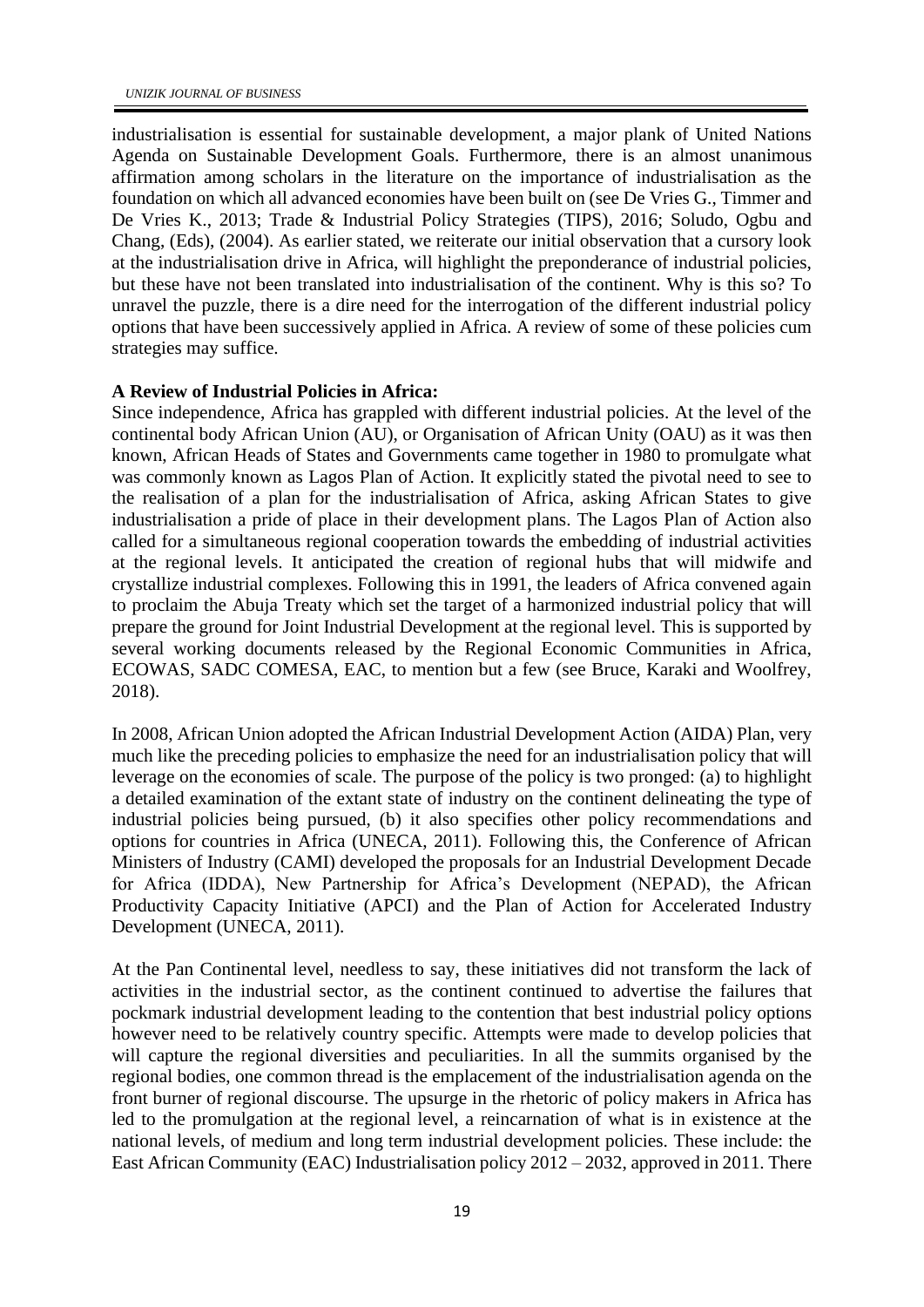is also the approval in 2015 of a 48-year industrial development plan  $(2015 - 2063)$  by the South African Development Community (SADC). This is to drive the industrialisation policy for some time to come. In West Africa, there is in existence West African Common Industrial Policy (WACIP) even though like other regional initiatives has had minor impact on national policies, as some countries including Nigeria mount obstacles to protect presumably their own autonomous factories, like denial of import licenses, promulgation of import prohibition list which to all intents and purposes is against the spirit and letter of the policy.

The existence of these regional policies has not precluded the emergence of national industrial development policies. We recollect amongst these the Vision 2020 document in Nigeria. In 2014, Economic Report on Africa suggested the strong need for African countries to introduce credible industrial policies to assist in the promotion of genuine industrial transformation in these countries. The adoption of dedicated industrial policy frameworks even before then, had proceeded apace – Ghana (2011), Rwanda (2011), crisis hit Zimbabwe (2012), Botswana (2014), Kenya (2015) (see Whitfield, Therkildsen, Buuv and Kjaer, 2015).

An intersection between politics and policy and the internal dynamics of the political economy in most African States act in contradiction to the rhetorics of industrial development by policy makers (Vanheukelom and Bettelsman-Scott, 2016). Without doubt, the regional integration benefits have not yielded the desired benefits – no thanks to the character of the post-colonial state in Africa, and its corrupt, prebendal and patrimonial leadership, and as highlighted by Hausmann et al (2008) the different forms of market failure – public input failure, coordination failure, and self-discovery failure. The political economy theory explains clearly the relationship between the nature of political leadership in Africa and the type of industrial policies that have arisen.

It is also pertinent to restate the industrial policies cum strategies that sought to provide the missing link affecting industrialisation in Africa, and with these expose the inadequacy of these policies and the validity of the political economy theory as explanatory model. These include**:** 

**(a) Import Substitution Industrialisation (ISI):** The major plank of the policy of ISI is to manufacture local products as substitutes for the imported goods. It is driven by the need to conserve foreign exchange and limit dependence on foreign products by increasing the tempo of domestic production. It was very popular among newly independent African countries in the 1960s and 1970s. Suffering from export pessimism, ISI focus was to strengthen the domestic production of goods that were previously imported (see Eldine – Bessam, Gadow and Arnold, 2012). Import Substitution Industrialisation developed on the premise of decolonisation and the euphoria of independence and new state experience. It was also influenced by state rule, the touted success of central planning in Soviet Union, posted during the 2<sup>nd</sup> World War (Riedel nd) and thereafter, the ideology was that the state needed to intervene to deal with issues relating to balance of payment problems, protect newly developing industries through tariffs etc, but this proved unsatisfactory, unsustainable and unworkable. The negative side effects manifested in slow growth, hyperinflation, and debt crisis leading to forced abandonment of ISI (Cardoso, 2009).

Globally, not only in Africa but elsewhere, Import Substitution Industrialisation "was both unsustainable over time and produced high economic and social costs" (Franko, 2007:66). It failed in its primary assignment of producing local substitutes, accumulation of capital to aid diversification, and thus was promptly critiqued by neo-liberal ideologues who feasted on free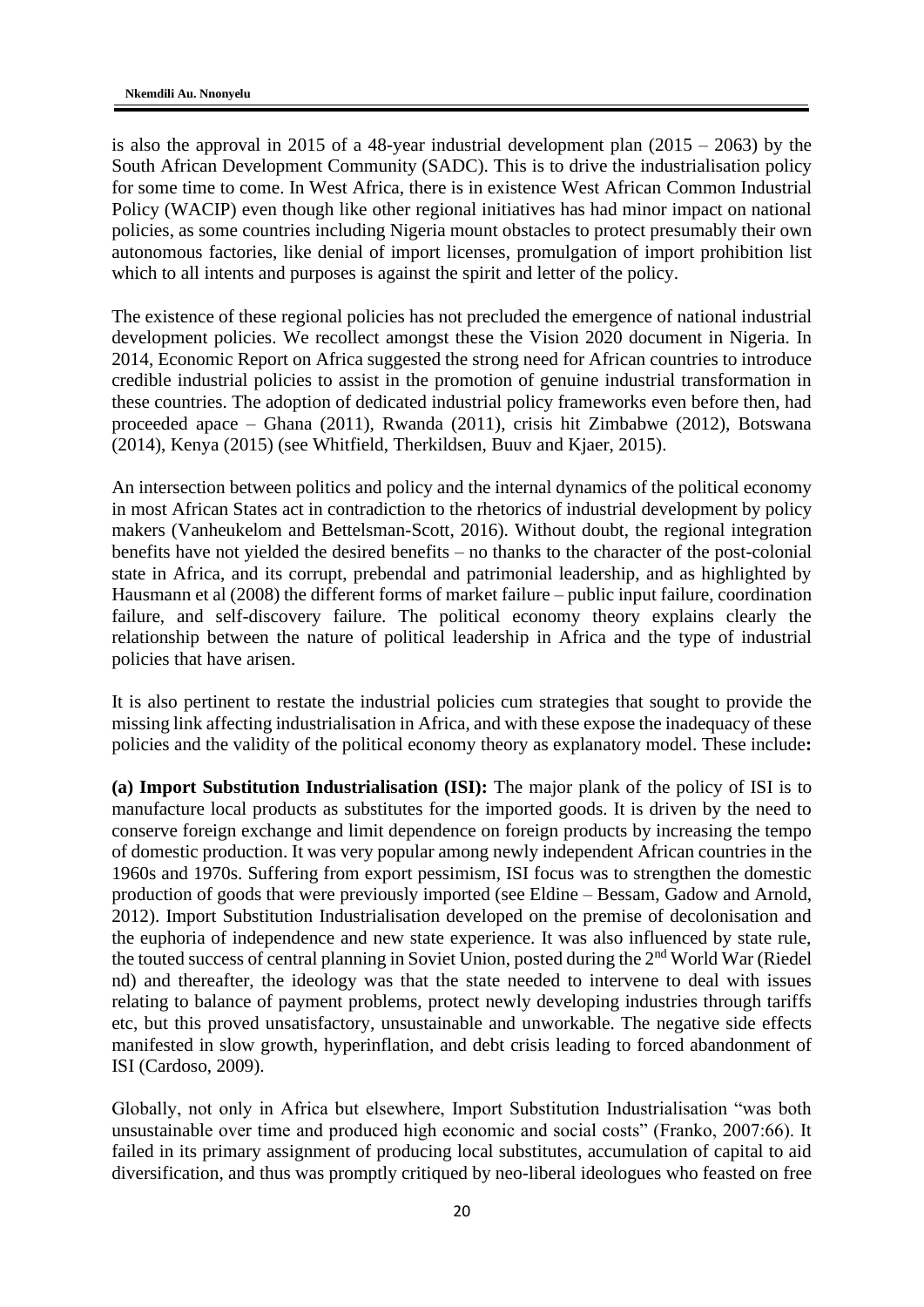trade menu eulogising privatisation of state owned enterprises, deregulation, trade liberalism, and export promotion. The theoretical premise of neo-liberalism which informed largely this new persuasion gained orthodoxy under the umbrella of Washington Consensus which has received a large dose of interest in the literature. Washington Consensus refers to the set of blue prints, or economic policies articulated by International Financial Institutions (Bretton Woods) notably the World Bank, International Monetary Fund and United States Treasury Bank, that are intended to bring universal relief or prescriptions to countries in need of industrialisation and development through reforms and institution building (Williamson, 2004:2). It was therefore the recipes as dished by the advocates of Washington Consensus that propelled the ascendancy of the tenets of Structural Adjustment Programme (SAP) including deregulation, and constriction of, or withdrawal of the State from Businesses, and the unrestrained dominance of market forces. The more than two decades adherence to the dictates of Washington Consensus did not yield salutary outcomes leading to some critics labelling it Washington Confusion (Stiglitz, 1998) while others said that it is better seen as an oxymoron.

The central ideas of Washington Consensus, which Williamson (2004) fondly refers to as Ten Commandments include (a) Fiscal discipline, (b) Reorientation of public expenditures, (c) Tax reform, (d) Financial liberalisation, (e) Unified and competitive exchange rates, (f) Trade liberalisation, (g) Openness to foreign direct investment, (h) Privatisation, (i) Deregulation and (j) Property rights (see Rodrick, 2002). Many of these have been colossal failures, for instance both deregulation and privatisation have been used deceitfully by the ruling elite in African countries to seize national wealth and common patrimony by handing it over to friends, cronies and surrogates. In Nigeria, the concessioning of public companies like National Electric Power Authority (NEPA) to private individuals, under the guise of privatisation has meant cascading darkness rather than light. In most countries in Africa, privatisation of State Owned Enterprises is a euphemism for corruption, arousing national sensibilities and resentment. For trade liberalisation, it may be inconceivable to think of free trade in the real sense, when developing countries lack the necessary financial muscle, institutional platform to compete on the same terms with entrenched capitalists. Free trade is unrealistic when the advanced capitalist economies continue their restriction of trade through Tariffs, new trade barriers etc. Also given that international trade is dominated by cartels of Multi and Trans National Corporations (MTNCs) free trade particularly for Newly Industrialising Countries (NICs) is largely illusory. Literature is replete with instances of repatriation of humongous sums of money by Multi – National Corporations to their home economies, rather than re-investing these in their places of operation.

**(b) Export Oriented Industrialisation Strategy (EOIS):** This policy has not fared well either for obvious reasons (Shakya, 2010). Against the backdrop of the prevailing ideas of comparative advantage in the 70s and 80s, as advised by the International Donor Agencies, several African countries embraced the policy of producing goods for the global market. However, this policy was skewed towards the production and export of raw materials, mainly in the extractive industries to service the business operations of the metropolitan economies. Export promotion, according to Shafaedin (2006) is defined as a strategy for which the incentive structure is neutral between production for the domestic market and for export, and between the purchase of domestic goods and foreign products. The advocates of neo-liberalism have consistently espoused the benefits of free trade, without going deep to see through the effects of this policy on the development of infant industries. The philosophy of export promotion has not really proved beneficial and realistic as Africa continues to be a dumping ground of all types of foreign products, including toxic wastes, tooth picks, nails etc. The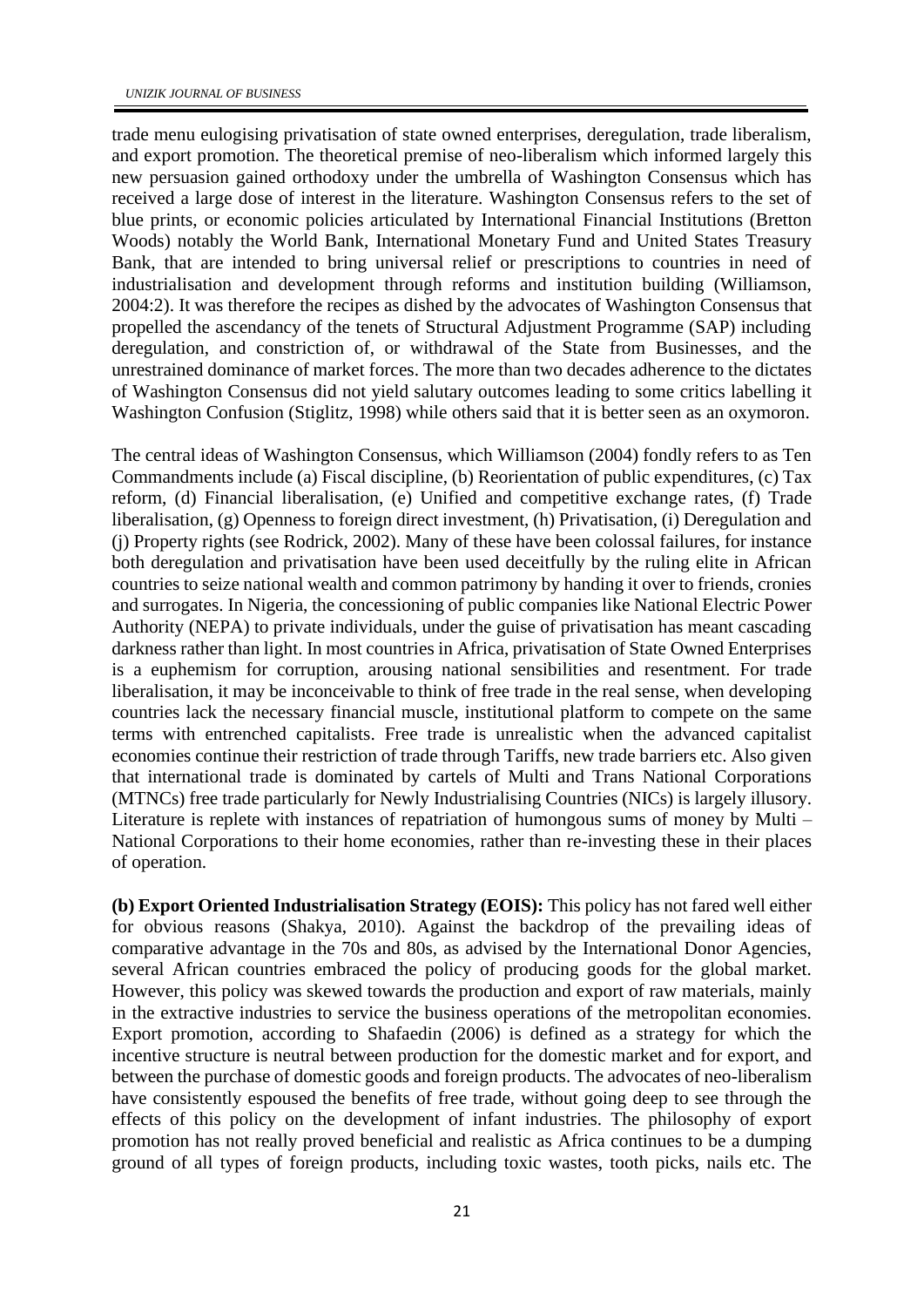suppression of African domestic markets by imported goods goes to show that the policy of export promotion has not worked. What have largely been exported over the years come from the extractive industries, minerals, and other primary products. Locally manufactured products are rarely seen in African markets, how they can then dominate foreign markets is difficult to comprehend. The saying that you can only give what you have is instructive in this regard. Share of locally manufactured products in Africa is still very negligible. This policy aimed at encouraging the process of Africa's industrialisation and set the region on an export diversification route (Stiglitz, 2016) has therefore not worked.

**(c) Trade Liberalisation:** This is driven by the principle of free enterprise, where economic activities (products and services) crisscross from one end of the globe to the other with minimal restrictions. It is anchored on removal of all restrictions and has a prism of the world as one integrated whole. In reality however, countries continue to take steps to protect their economies, as even seen currently in the trade war not only between United States of America (USA) and Peoples Republic of China, but even among supposed friends and allies like the United States and several European Countries also represented by the European Union (EU). Even the United States and Canada, in the past few weeks have been engaged in hostile verbal and economic exchanges. It reveals something more sinister than what is seen, the primacy of national economic interest. Moreso, the claim about free trade is superfluous, as the global market is increasingly dominated, if not held hostage by the massive power of Trans National Corporations. The role of MNCs/TNCs in industrialisation has largely been contentious. While it is conceded that these large corporations have introduced some form of assistance (capital, technology etc) into their operational areas of business, the fact that a disproportionate share of profits is returned to the metropolitan (home) base of the corporations without reinvesting, is a significant cause of anxiety and de-industrialisation. This explains why in the eyes of many, Foreign Direct Investment (FDI), Foreign Aid, Foreign Capital are seen as more mythical than reality.

# **Identifying Challenges and Problems:**

The quest to industrialise in Africa has not primarily removed the fundamental obstacles that inhibit the process. One of the most significant is the

**a) Sordid State of Infrastructure in Africa:** Underdeveloped infrastructure in Africa has been a long standing barrier to industrialisation and economic transformation (Cooke and Brownie, 2014). It is trite that electricity (power) is a fundamental requirement for industrialisation, but in Africa an estimated 70 percent live without access to electricity, a far cry from situations in other climes and regions like Latin America, East Asia, Pacific, where only about 10 percent do not have access (Cooke and Brownie, 2014). Given this scenario, it is difficult to imagine how Small, Micro and Medium Enterprises (SMEs) will survive. This is exactly why the carcases of abandoned, unsuccessful enterprises litter the environment. The decrepit state of roads, inadequate and in most cases, non-existent railways, ill-equipped and dysfunctional ports are some of the basic challenges facing Africa as it seeks to industrialise. Today, hitherto motorable roads have become impassable. Africa has fewer kilometres of roads than it did 30 years ago, and has the highest cost of transporting goods globally. The paved road density in Africa is 31 km per 1000 square metres of land, compared with 134 km in the rest of the developing world (UNCTAD, 2013). Indeed, to address the huge infrastructural gap, it has been estimated that a total sum of 75 billion dollars per annum (UNCTAD, 2013) is required to tackle the challenge, at least for a period of ten years.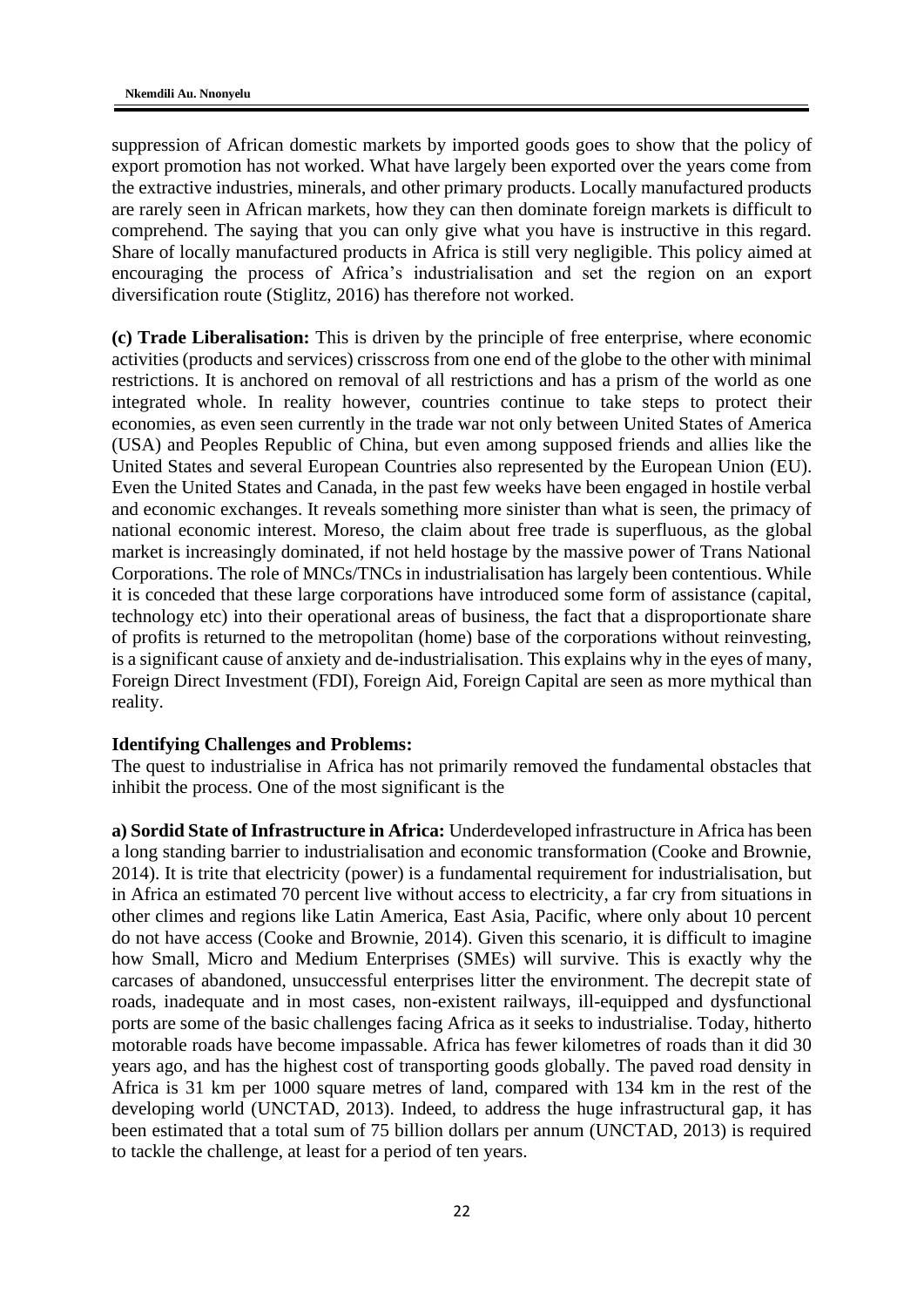**b) Wrong Policies and Policy Inconsistency:** Industrialisation has suffered reverses in Africa largely due to faulty industrial policies, policy somersaults, where policies are not systemically implemented, but abandoned midstream. Tracking devices are poorly developed and inadequate. The necessary inquiry or careful investigation of the perceived problem is not done before embarking on new policies. As dictated by foreign monopoly capital, most African societies have embraced privatisation of public enterprises, as panacea to the problem besetting development, particularly those at the commanding heights of the economy and the experiences have been devastating. These privatised firms have not been able to stay afloat, some unashamedly asking for all sorts of assistance including moratorium on payments of outstanding taxes and returns. In Nigeria, many years after the takeover of National Electric Power Authority (NEPA) or Power Holding Company of Nigeria (PHCN) and its concessioning to private hands, Nigeria has not been able to generate more than 4,000 Mega Watts of electricity. Nigerian president, Muhammadu Buhari, publicly wondered recently, in an effusive show of frustration "Where is the power, after spending more than 16 billion dollars in a previous administration?". Ditto for most other public enterprises that have been privatised. It is not that privatisation per se is bad, but the way it is done in Nigeria is used for settlement of campaign or election finances, cronies and kinsmen who may not have the right mind set, even the requisite entrepreneurial skill to transform the ailing companies.

**c) Globalisation as Challenge to Industrialisation:** The common refrain that the world is a global village does not truly capture the danger inherent in this widespread phenomenon of globalisation. Its pervasive impact, was duly observed by Okebunor & Anugwom (2005:7) who noted that no other phenomenon is seen as more crucial to contemporary development in Africa than globalisation. Globalisation is not only about the shortening of distances between different societies, but the intensity of exchange and interaction between different peoples of the world during which process, values, services, goods and products are shared in a way that reconstructs the world like an integrated whole. Beyond the facade of this integration, is the destruction of a people's culture and productive potentials, whose ways of life are altered fundamentally including values, ethos and mores. It is therefore necessary to call to question the character and thrust of globalisation. Is it one way, unilineal, or both ways? Whose productive capacity is being mortgaged, if not destroyed. The world through globalisation may be misconstrued as being interwoven, but beyond this false integration, is the dominance of a set of values of a given people who are economically and politically advanced over others who are not that developed. This is the scenario of the industrialised world over the less industrialised. As Asobie has correctly observed, globalisation is a euphemism for universalisation of capitalism. Capitalism flourishes on availability of markets for its products, and therefore expecting Western capital to lead the way for the industrialisation of Africa is both contradictory and meaningless. Globalisation has not helped industrialisation of Africa; it has however helped in compounding Africa's woes.

**d) Corruption:** Corruption is generally seen as the misuse or abuse of public office for private gain (World Bank). Corruption refers to the perversion of society's moral norms, or standards. Many have identified corruption as the greatest threat facing Africa, even the current Nigerian President, Muhammadu Buhari has said severally that it is either Nigeria kills corruption or corruption will kill Nigeria. There are too many vested interests and motives that characterise interpersonal relations, or even the official activities. Therefore, corruption has since been institutionalised in several African societies. Corruption has become a way of life, the norm rather than the exception. It is endemic and embedded in society (Helman and Ndumbaro, 2002:2). In corruption ridden societies, corrupt practises are replicated and reproduced by the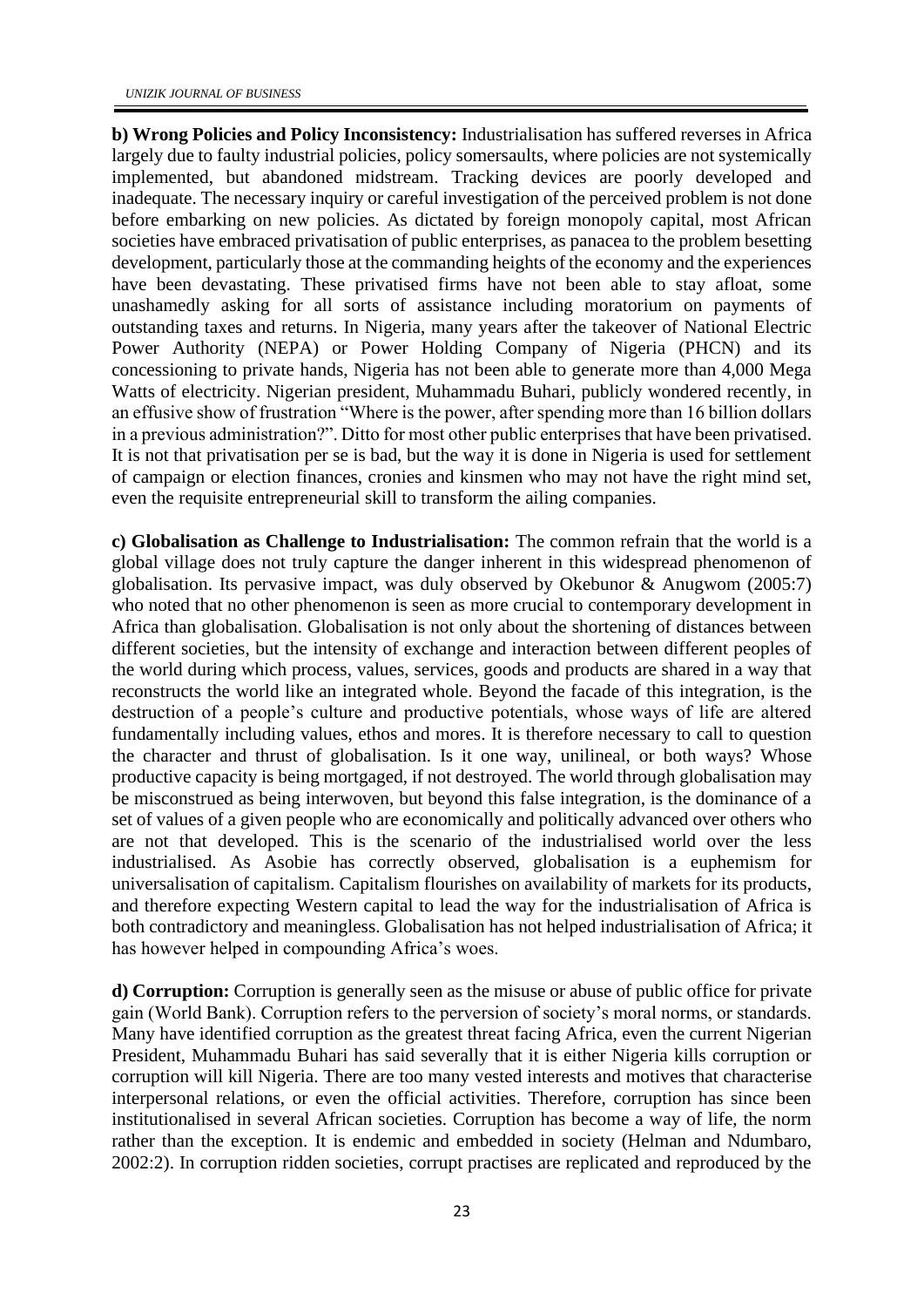extant power relation, where occupants of state power and bureaucrats use state resources to advance the interests of family, friends and kindred group. Instances of treasury looting are mind boggling all over Africa. The illicit funds are not used for the industrialisation of the continent, but mainly stashed away overseas in Europe and America, further leaving the continent desolate and plundered. In several African countries, the talk about sharing the national cake or allocation and consumption, not production has become a continental creed. The ownership of corrupt activities, its justification along primordial lines like ethnicity and religion have moved to disable people from making honest efforts.

Therefore, post-colonial African states have become centres of corruption, and ruled by politics of the belly, which provides the incentive for the leaders to eat from the resources of the state (see Bayart, Ellis and Hibou, 1999). Those who have access to the state, or those in the corridors of power, use their influence and connections to line their pockets with illicit funds. The greatest disincentive to industrialisation in Africa, is in my view, the ease with which people who do not have any established business turn into men of money and power overnight. The classification, Businessman, has become a catchword for those who do not have any business, and as Ake (2001) described it, you need not be entrepreneurial or industrious if you have affinity to the seat of power, as access alone confers immeasurable material priviledges. Corruption has engendered a perverted sense of values. In Nigeria alone more than 400 billion dollars is said to have been stolen since the discovery of oil (International Crisis Group, 2006). Reinvesting this humongous sum back into the economy would have quickened the pace of industrialisation. Corruption is still flourishing in several states in Africa, in spite of claims to the contrary. Recovered looted funds are relooted leading to a cycle of looting, or a looting spree. Corruption also has spiral effects on the cost of doing business in Africa. Corruption has effectively banished merit and hard work. Asobie (2014:5) notes that the chief criterion for high reward in contemporary Nigeria is no longer productivity or hard work or even enterprise. It is loyalty, or subservience or monopolistic control of a service line both in public and private sectors. Compassion and humanness – those unique qualities or virtues that define our humanity and even distinguish our race have been replaced by heartlessness, brutality and cruelty, led by triumph of greed and gain, that is, by crass materialism.

**e) Cost of Doing Business in Africa:** Given the high cost of doing business in Africa characterised by all forms of taxes and tariffs, the near absence of essential utilities that will enhance economic activities like power, roads, etc, industrialisation drive is at its lowest ebb. Another is the spectre of insecurity and the declining capacity of the state to rein in criminals, who have been on something, akin to a terrorising mission. Areas that are prone to banditry, criminality and terrorism will experience not only capital flight, but labour flight as the youthful population that would have been involved in productive activities will relocate to more peaceful and inhabitable places. The situation in North East Nigeria, Sudan, Somalia, and even now, in the Cameroons, is instructive. It is inconceivable to see businesses thriving in such situations.

**f) Knowledge Gap:** Part of the problems facing majority of African countries on their quest to industrialise is the level of skills and competencies accessible and available to the populace. The content of education is seen by many as poor. Majority of African states have still not provided relevant critical skills that are pivotal in fast tracking the industrialisation of African countries. Several of the graduates of technical colleges do not have the appropriate skills that will properly situate them in industries. Employers of labour are beginning to question the qualities of certificates possessed by young graduates. Curriculum has been found to be irrelevant, and the knowledge is seen as an obstacle towards industrialisation in Africa. The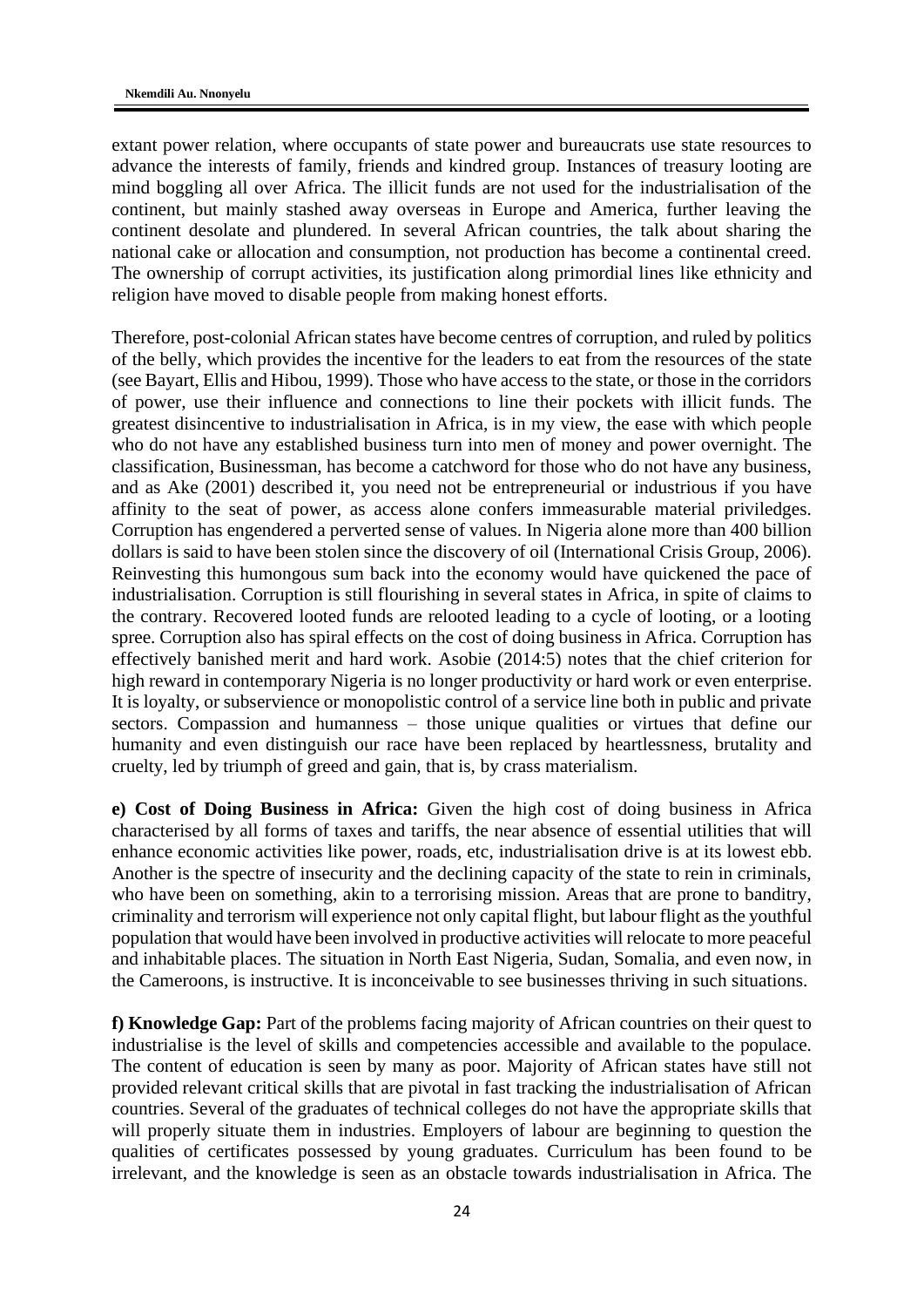new emphasis on Science, Technology, Engineering and Maths (STEM) may help to address the lacuna in knowledge, or the false start in manpower development.

# **Overcoming the Impediments and Recommendations:**

Industrial policy thrust should address how to confront the obstacles to industrialisation, by incorporating the enablers:

**(1) Conducive Socio-Economic Environment:** A basic feature that is pivotal in the quest for industrialisation is the guarantee of a conducive economic environment. An environment that is attractive to businesses and manufacturing, made hospitable by a combination of factors, safety of the environment, freedom to engage in any vocation of choice, to seek employment and prosper oneself is at the heart of laying the foundation for an industrialised society. It requires the provision of necessary infrastructure that will be the bedrock or pillars of industrialisation.

As a matter of policy and concrete action, power must be made available to vast sections of the populace. African countries need to explore all available avenues for the provision of electricity to the populace. Good access roads, railways that are functional, and developed sea ports are some of the basic infrastructure that enhances the goal of industrialisation.

**(2) Country Fit Industrial Policies:** Industrial policy can gain traction when the national commitment of the ruling and bureaucratic elite is clear and genuine. Policies need to reflect the country's capabilities (ADB, 2016). The situation where the industrial programmes of many countries in Africa rely on donor finance, and donor support is unhealthy. Although we have observed over the years financial and material assistance from International Financial Institutions towards building institutional capacity, it has also been noted that this reliance sometimes leads to policy fragmentation and failure (Byiers, Karaki and Vanheukelom, 2017). African governments need to exercise capacity in harmonising donor efforts and contributions, aligning them with the country's strategies, but more importantly look inwards to harness their local resources. The ability or power of African states to do this successfully determines the success or otherwise of industrial policy (Page and Tarp, 2017).

**(3) Focus on Labour Intensive Industrialisation:** As latecomers in industrialisation, the availability of cheap labour that abounds in Africa should be harnessed. In Africa, capital is scarce, the route to industrialisation is to embark on light industries that will employ as many hands as possible, and getting the able bodied youth involved in productive activities, and away from idleness. This is the preferred option given the weakness of the states in Africa and collapsing markets (see Altenburg and Lutkenhorst, 2015).

**(4) Access to Capital and Markets:** Industrialisation in Africa can flourish if the avenues for accessing capital are made less strenuous. The government should intervene to make capital acquisition less burdensome and less frustrating. Start-up capital should be provided as incentives to genuine young entrepreneurs, and tax holidays or reliefs to manufacturers. There is an urgent need for a reconfiguration of industrial policy (Hausman, Rodrick and Sabel, 2008) to capture diversity of talents who are enthusiastic to start their own micro and small manufacturing enterprises by providing financial loans and grants, and also intervening to help, if need be, to market these products.

**(5) Leadership:** Critical to industrialisation success is the emergence of a new knowledgeable and competent leadership (Moghalu, 2018) with the right vision, capacity and courage to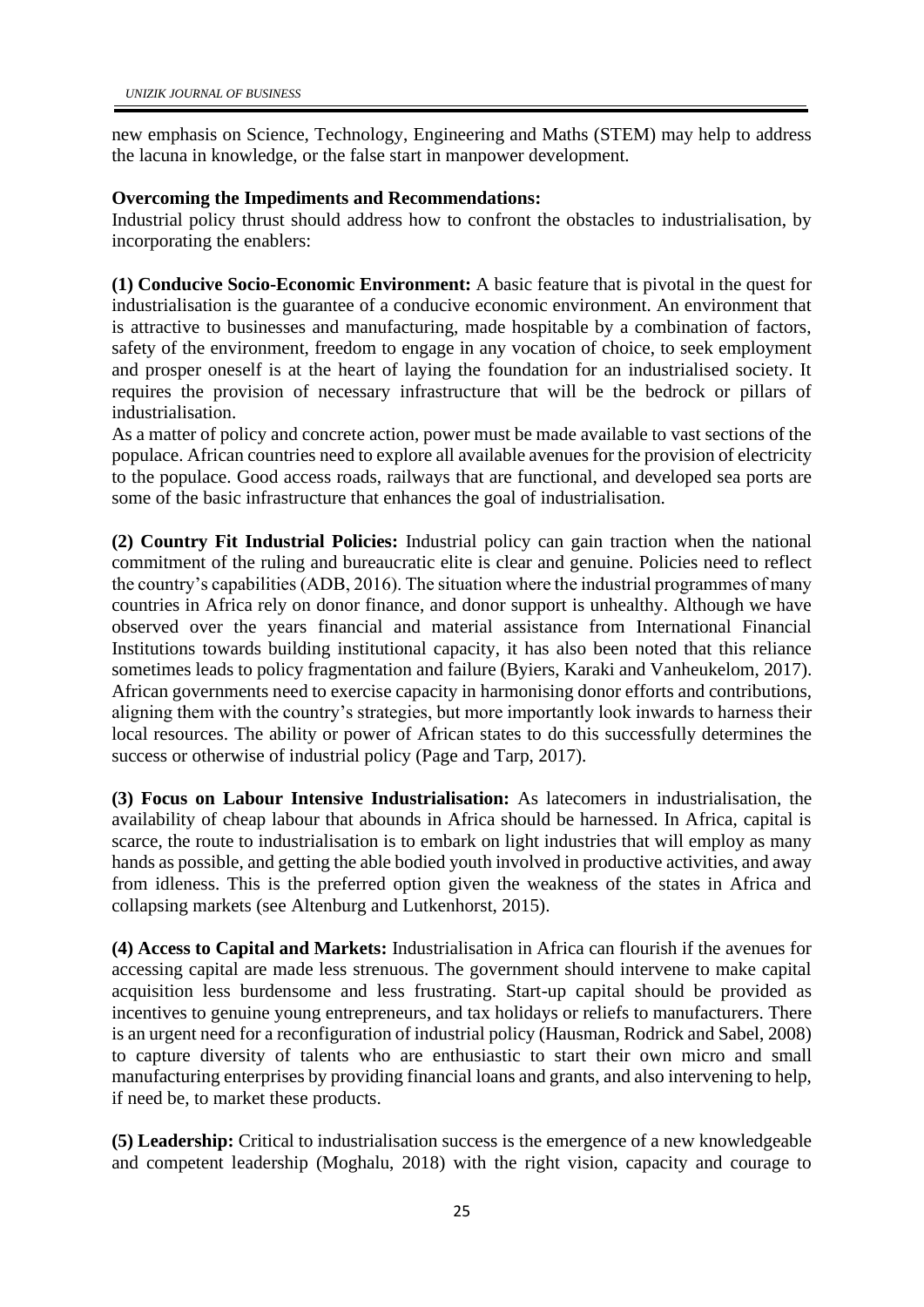confront the obstacles that have held Africa down over the years. New leadership is critical to industrialisation in Africa. The old narrative with its depressing reputation has to change. Moghalu argues that the problem facing many African states is the character of leadership, persons who are at the helm of affairs are not only ignorant of the basic demands of good governance, but have an unbearable fixation to old practises that have not advanced the cause of the people (2018). If Africa is serious about industrialisation, the cascading of mediocrity (Onyido, 2018) must seize.

**(6) Development of Free Economic Zones and Industrial Parks:** African Governments need to create free Economic Zones and Industrial Parks along clusters, with incentives that will activate interest in Manufacturing. For instance, in Nigeria, some clusters have evolved naturally, what is required is the support of the State by creation of an enabling business environment.

## **Conclusion:**

Industrialisation in Africa has not progressed from its primary stage owing largely to industrial policy flaws. The lack of industrialisation in Africa has been the result of not merely poor policies, but the inconsistency in policy formulation and lack of implementation. The paper contends that the hiatus between rhetorics and action needs to be closed by clearly identifying and prioritising what needs to be done, and how it is to be done. It is necessary to demonstrate by concrete actions that manufacturing is the engine to African development. Rather than the call by most African leaders on their citizens to go back to the farm, the refrain now should be to manufacture local goods in response to the needs of the people. It should be the  $21<sup>st</sup>$  century clarion call.

#### **References**

- Abarche, J. S., Goand, D. S., & Page, J. (2008). Africa at a Turning Point? Growth, Aid and External Shocks. World Bank: Washington D.C.
- Ake, C. (2001). Democracy and Development in Africa. Ibadan: Spectrum Books.
- Altenburg, T. (2011). Industrial Policy in Developing Countries: Overview and Lessons from Seven Country Cases. Discussion Paper Bonn Deutsches Institut fur Entwicklungspolitik.
- Altenburg, T., & Lutkenhorst, W. (2018). Industrial Policy in Developing Countries: Failing Markets, Weak States.
- Bayart, J., Ellis, S., & Hibou, B. (1999). From Kleptocracy to the Colonial State in Africa. In Bayart, Ellis & Hibou (eds). The Criminalisation of the State in Africa. Indiana University Press pp.  $1 - 31$ .
- Bruce, B., Karaki, K., & Woolfrey, S. (2018). The Political Economy of Regional Industrialisation Policies. AERC Working Papers.
- Carmighani, F, and Mandevile, T. (2010). Never Been Industrialised: A tale of African Structural Change. New York.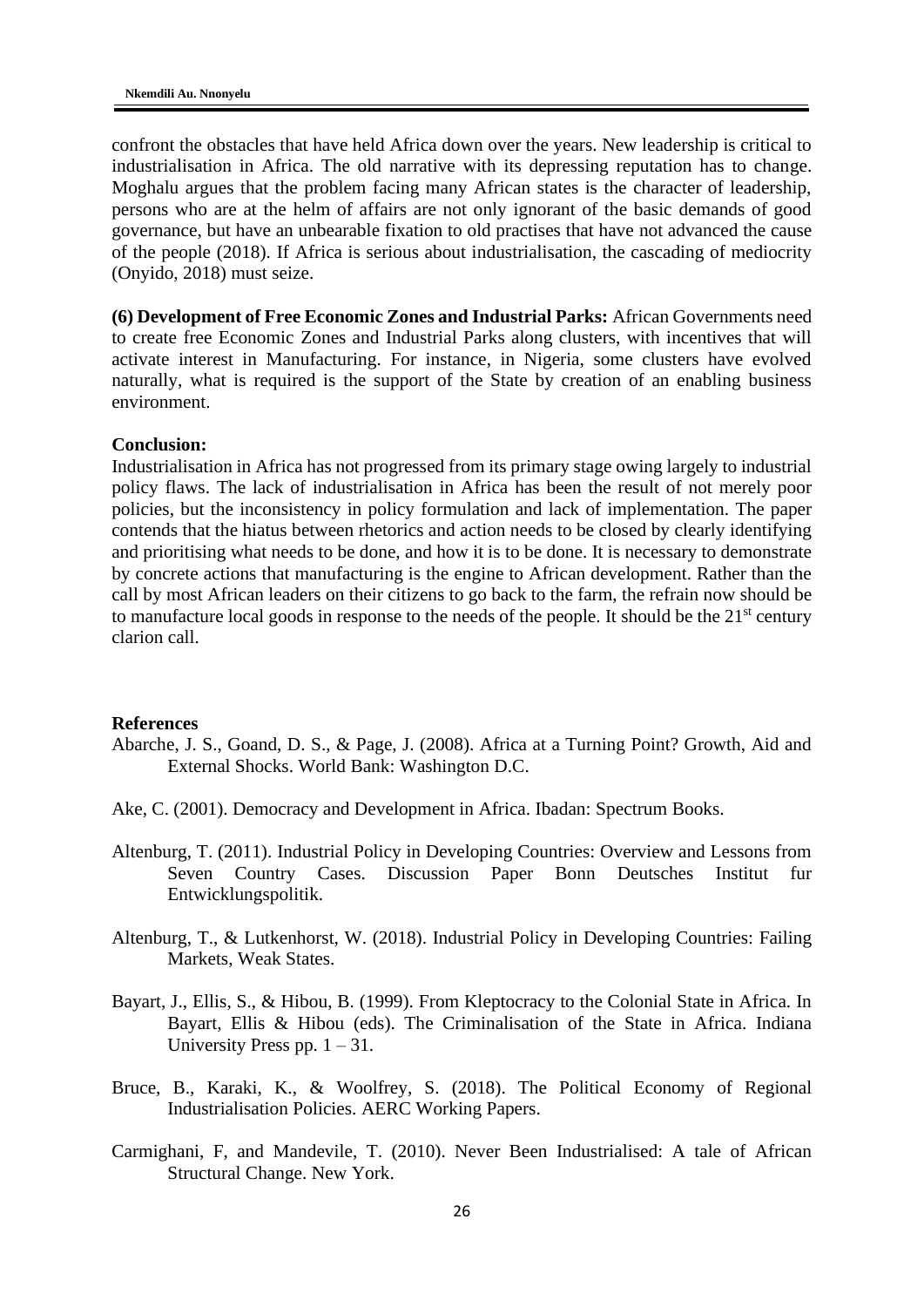- Cardoso, E. (2009). A Brief History of Trade Policies in Brazil: From ISI, Export Promotion and Import Liberalisation to Multi-Lateral and Regional Agreements. Paper delivered at the conference on the Political Economy of Trade Policy in the BRICS. March 27 – 28, New Orleans, LA.
- Cimoli, M., Dosi, G. & Stigliz, J. (eds) (2009). The Political Economy of Capabilities accumulation. Oxford. Oxford University Press.
- Cooke, J., & Brownie, R. (2014). Africa at Crossroads: Overcoming the Obstacles of Sustained Growth and Economic Transformation. Centre for Strategic and International Studies, New York.
- ECA (2013) Industrialising for an Emerging Africa. Issues paper, Abidjan.
- Economic Commission for Africa and African Union (2013). Economic Report on Africa: Making the most of Africa's Commodities; Industrialising for Growth, Jobs and Economic Transformation. Addis Ababa.
- Eldine-Bessam, H., Gadow, R. & Arnold, U. (2012). "Industrialisation Strategy based on Import Substitution Trade Policy". In Designing Public Procurement Policy in Developing Countries, Springer New York.
- Franko, P. (2007). The Puzzle of Latin American Economic Development. Rowman and Littlefield Publishers.
- Grabowski, R. (2015). Deindustrialisation in Africa. In International Journal of African Development Vol. 3, No. 3; pp. 51 – 67.
- Gumede, V. (2015). Political Economy of Post-Apartheid South Africa. CODESRIA.
- Hausman, R., Rodrick, D., & Sabel, C. F. (2008). Reconfiguring Industrial Policy: A Framework with an Application to South Africa. HKS Working Paper No. Rw P08 – 031.
- Helman, B. & Ndumbaro, L. (2002). Corruption, Politics and Societal Values in Tanzania: An Evaluation of the Mkapa Administration Anti-Corruption Efforts. *African Journal of Political Science* 7(1).

International Crisis Group (2006) Nigeria: Want in the midst of plenty.

- Malam, J., Steenkamp, E., Roussouw, R., and Viviers, W. (2014). Analysis of export and employment opportunities for South African Manufacturing Industries. Available: http://www.tips.org.29/reseearch-archive-manufacturing-conference-2014/item/27- 97-analyses-of-export-and-employment-opportunities-from-the-South-Africanmanufacturing-industry
- Moghalu, K. (2018). Towards Transformative Leadership in Africa. Paper presented during the Rotary District Conference in Awka at Marble Arch Hotels, May 12<sup>th</sup>.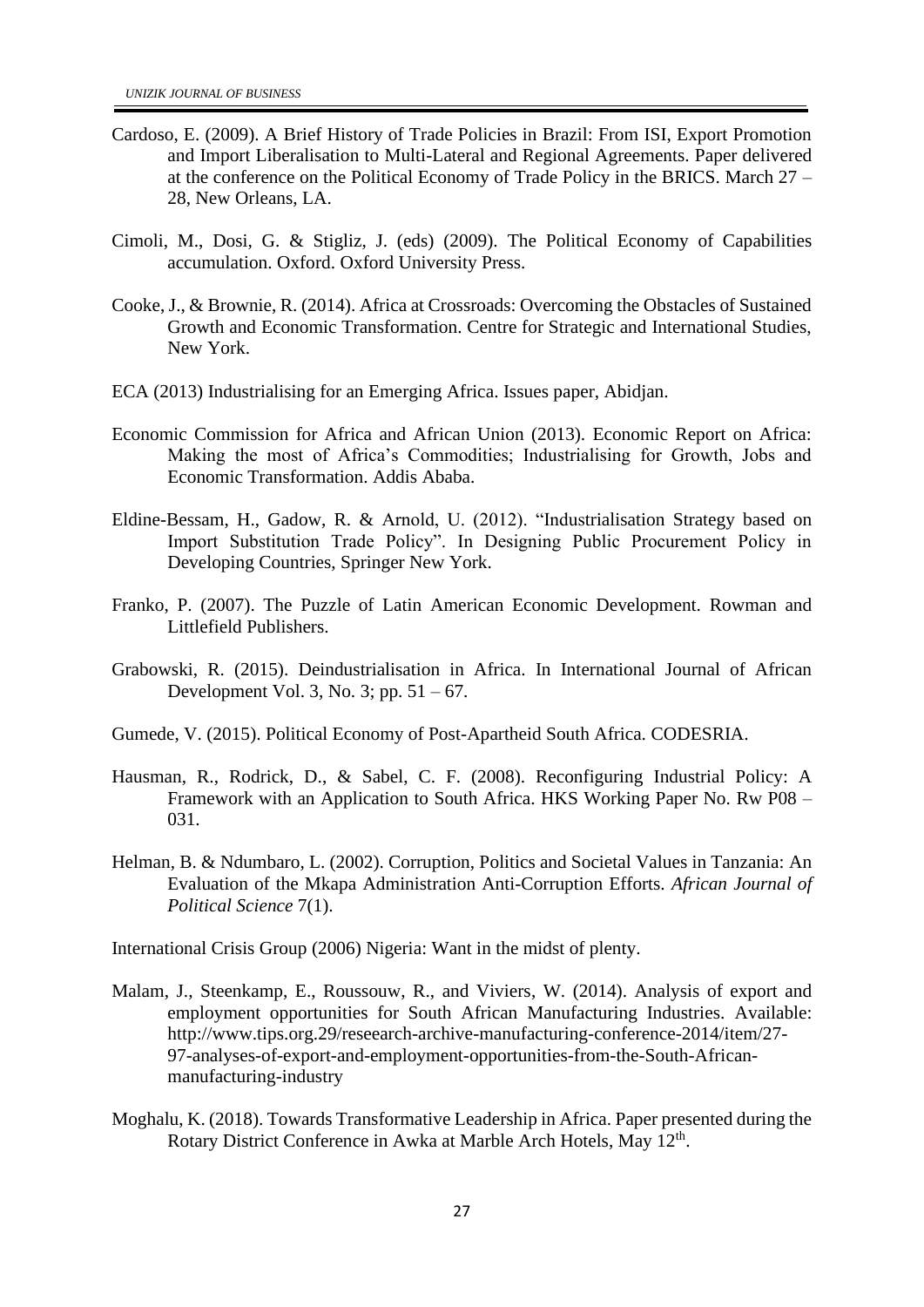- Naim, Moses (2000). Washington Consensus or Washington Confusion. Foreign Policy Spring 87 -103.
- Onyido, I. (2018). ASUU Ideologies, Principles and Struggles. Address presented during the Commissioning of ASUU Secretariat at Nnamdi Azikiwe University, Awka
- Organisation for Economic Cooperation and Development (OECD). (2013). Perspectives on Global Development: Industrial Policies in a Changing World, shifting up a gear (pocket ed.) Paris.
- Oyebanke, O. (2015). Industrialisation Pathways to Human Development: Industrial Clusters, Institutions, and Multidimensional Poverty in Nigeria. Paper submitted to the First Annual Bank Conference in Africa: Harnessing Africa's growth for faster Poverty Reduction. Paris School of Economics and World Bank.
- Page, J. & Tarp, F. (eds) (2017). The Practise of Industrial Policy Government Business Coordination in Africa and East Asia. Oxford. Oxford University Press.
- Reidel, J. (nd). Development Policy, Industrialisation Strategies, Import Substitution and Export Promotion.
- Riedel, J. (2007). The Tyranny of Numbers or The Tyranny of Methodology: Explaining the East Asian Growth Experience, Annals of Economics and Finance 8, 385 – 396.
- Rodrick, D. (2002). After Neoliberalism What Next? Remarks at the Brazilian Development Bank (BNDES) Seminar on New Paths of Development, Rio de Janeiro, Sept. 12 – 13
- Shakya, M. (2010). The State's Role in Building a Critical Mass for Competitiveness in Apparel Exports. Paper presented at the World Bank African Project.
- Stiglitz, J. (1998). More Instruments and Broader Goals: Moving towards the Post Washington Consensus. Helsinki: World Institute for Development Economics Research.
- Stiglitz, J. (2016). Can Intra-African Trade Unlock Africa's Industrialisation?
- UNCTAD (2013). Economic Development in Africa Report, Intra African trade: Unlocking Private Sector Dynamism, Geneva. http://unctad.org/en/publications/aldcafrica2013.pdf
- UNECA (2011). Industrial Policies for the Structural Transformation of African Economies: Options and Best Practises. Policy Research Report No. 2.
- Vanheukelom, J. and T. Bertelsman-Scott (2016). The Political Economy of Regional Integration in Africa: The South African Development Community (SADC) Report. Maastricht: ECDPM.
- Whitfield, C., Threkildsen, O., Bur, L., Kjaer, A. M., (2015). The Politics of African Industrial Policy.